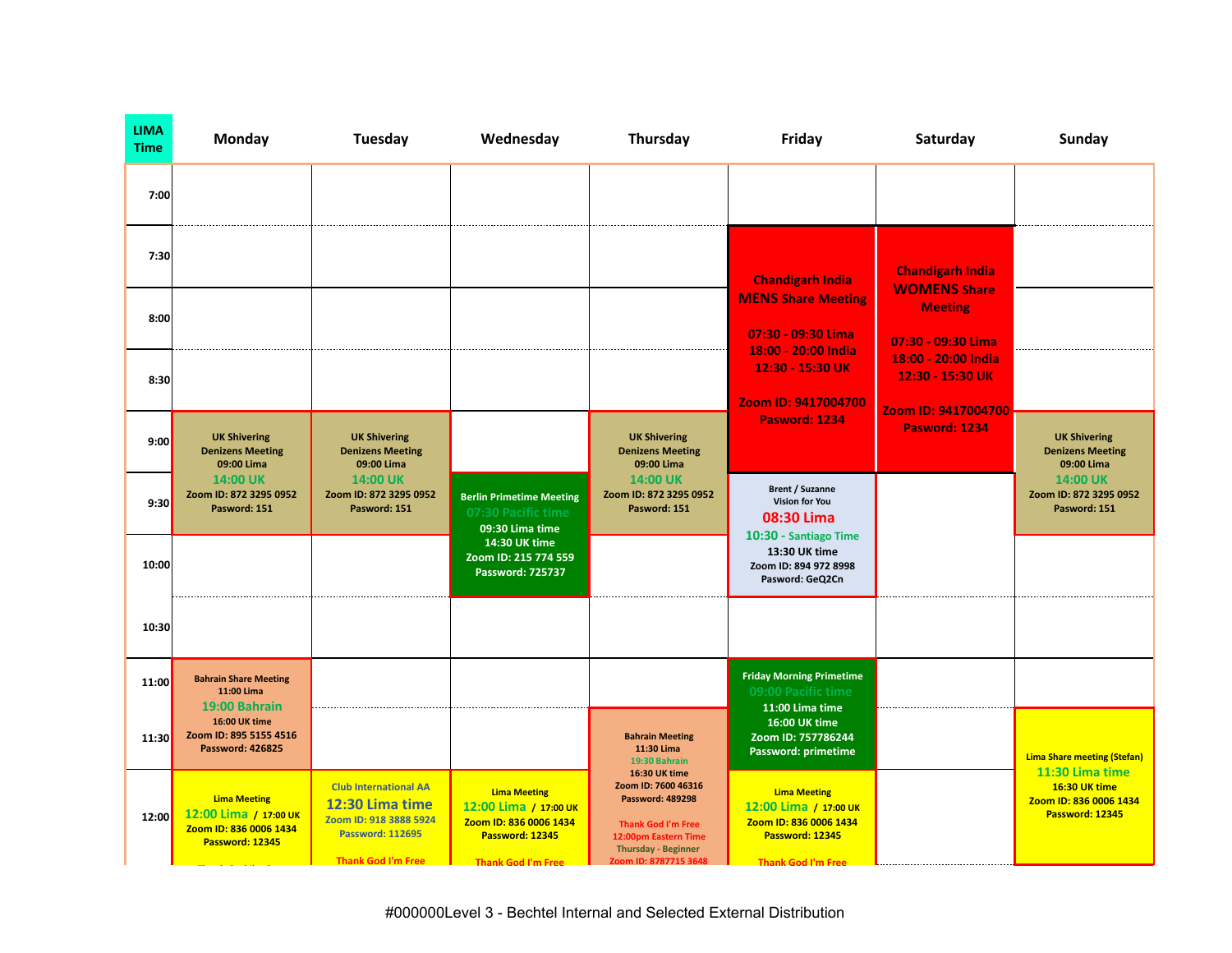| 12:30 | <b>Thank God I'm Free</b><br>12:00pm Eastern Time<br><b>Monday - Big Book</b><br>Zoom ID: 878 7715 3648<br><b>Password: 368 386</b> | 12:00pm Eastern Time<br><b>Tuesday - Speaker</b><br>Zoom ID: 878 7715 3648<br><b>Password: 368 386</b> | 12:00pm Eastern Time<br><b>Wednesday - Speaker</b><br>Zoom ID: 878 7715 3648<br><b>Password: 368 386</b> | Password: 368 386<br><b>AA Club International</b><br><b>Interview with 2 Alcoholics</b><br>18:30 BST (6 hours)<br>12:30 Lima<br>17:30 UK<br>Zoom ID: 918 3888 5924 | 12:00pm Eastern Time<br><b>Friday - Daily Reflections</b><br>Zoom ID: 878 7715 3648<br><b>Password: 368 386</b> |                                                                   |                                                                         |
|-------|-------------------------------------------------------------------------------------------------------------------------------------|--------------------------------------------------------------------------------------------------------|----------------------------------------------------------------------------------------------------------|--------------------------------------------------------------------------------------------------------------------------------------------------------------------|-----------------------------------------------------------------------------------------------------------------|-------------------------------------------------------------------|-------------------------------------------------------------------------|
| 13:00 |                                                                                                                                     | <b>Berlin Prime Virtual Meeting</b><br>11:00 Pacific time<br>13:00 Lima time                           |                                                                                                          | <b>Password: 112695</b>                                                                                                                                            |                                                                                                                 |                                                                   |                                                                         |
| 13:30 |                                                                                                                                     | 18:00 UK time<br>Zoom ID: 987 536 772<br>Password: 802508                                              |                                                                                                          |                                                                                                                                                                    |                                                                                                                 | <b>Spain Nerja</b><br>13:30 Lima<br><b>Spain 19:30</b>            | <b>Spain Nerja</b><br>13:30 Lima<br><b>Spain 19:30</b>                  |
| 14:00 |                                                                                                                                     |                                                                                                        |                                                                                                          |                                                                                                                                                                    | Primetime 12x12 Step Study<br>12:00 Pacific time<br>14:00 Lima time                                             | 18:30 UK time<br>Zoom ID: 6788 2189 39<br><b>Password: 342230</b> | 18:30 UK time<br>Zoom ID: 6788 2189 39<br><b>Password: 342230</b>       |
| 14:30 | <b>N/A Meeting</b><br><b>Leicester Happy Mondayz</b><br>14:15 - 15:45 Lima<br>19:15 - 20:45 UK                                      |                                                                                                        |                                                                                                          | <b>Crispin Meeting</b><br>14:30 Lima<br>19:30 UK                                                                                                                   | 19:00 UK time<br>Zoom ID: 936 9142 5818<br>Password: primetime                                                  |                                                                   |                                                                         |
| 15:00 | <b>Opens 19:00</b><br>Zoom ID: 893 4887 4884<br><b>Password: 224048</b>                                                             |                                                                                                        |                                                                                                          | Zoom ID: 96977430975<br>Password: none                                                                                                                             | <b>Chile Share meeting (Ingrid)</b><br>15:00 Lima /<br>17:00 Santiago                                           |                                                                   |                                                                         |
| 15:30 |                                                                                                                                     |                                                                                                        |                                                                                                          |                                                                                                                                                                    | 20:00 UK time<br>Zoom ID: 643 783 2515<br>Pasword: AMG9Sz                                                       |                                                                   |                                                                         |
| 16:00 |                                                                                                                                     |                                                                                                        |                                                                                                          |                                                                                                                                                                    |                                                                                                                 | <b>Chile Meeting (Brent)</b><br>16:00 Lima<br>18:00 Santiago      |                                                                         |
| 16:30 | <b>UK Shivering</b><br><b>Denizens Meeting</b><br>16:30 Lima / 21:30 UK                                                             | <b>UK Shivering</b><br><b>Denizens Meeting</b><br>16:30 Lima / 21:30 UK                                | <b>UK Shivering</b><br><b>Denizens Meeting</b><br>16:30 Lima / 21:30 UK                                  | <b>UK Shivering</b><br><b>Denizens Meeting</b><br>16:30 Lima / 21:30 UK                                                                                            | <b>UK Shivering</b><br><b>Denizens Meeting</b><br>16:30 Lima / 21:30 UK                                         | 21:00 UK time<br>Zoom ID: - 861 446 0218<br>Pasword:              | <b>UK Shivering</b><br><b>Denizens Meeting</b><br>16:30 Lima / 21:30 UK |
| 17:00 | Zoom ID: 872 3295 0952<br>Pasword: 151                                                                                              | Zoom ID: 872 3295 0952<br>Pasword: 151                                                                 | Zoom ID: 872 3295 0952<br>Pasword: 151                                                                   | Zoom ID: 872 3295 0952<br>Pasword: 151                                                                                                                             | Zoom ID: 872 3295 0952<br>Pasword: 151                                                                          | <b>Lima Meeting</b><br><b>12:00 Lima</b>                          | Zoom ID: 872 3295 0952<br>Pasword: 151                                  |
| 17:30 | Chile<br><b>Beginner's Meeting (JP)</b><br>17:30 Lima<br>19:30 Santiago                                                             | Chile<br><b>Tuesday Night Big Book</b><br><b>Meeting</b><br>17:00 Lima                                 |                                                                                                          |                                                                                                                                                                    |                                                                                                                 | 17:00 UK<br>Zoom ID: 836 0006 1434<br>Password: 12345             |                                                                         |
| 18:00 | 22:30 UK time<br>Zoom ID: 891 502 6722<br>Pasword: OCNknN                                                                           | 19:00 Santiago<br>22:00 UK time<br>Zoom ID: 934 4973 7756<br>Pasword: 258830                           | <b>Chile Topic Discussion Meeting</b><br>18:00 Lima<br>20:00 Santiago                                    | <b>Chile Share meeting</b><br>18:00 Lima<br>20:00 Santiago                                                                                                         |                                                                                                                 |                                                                   |                                                                         |